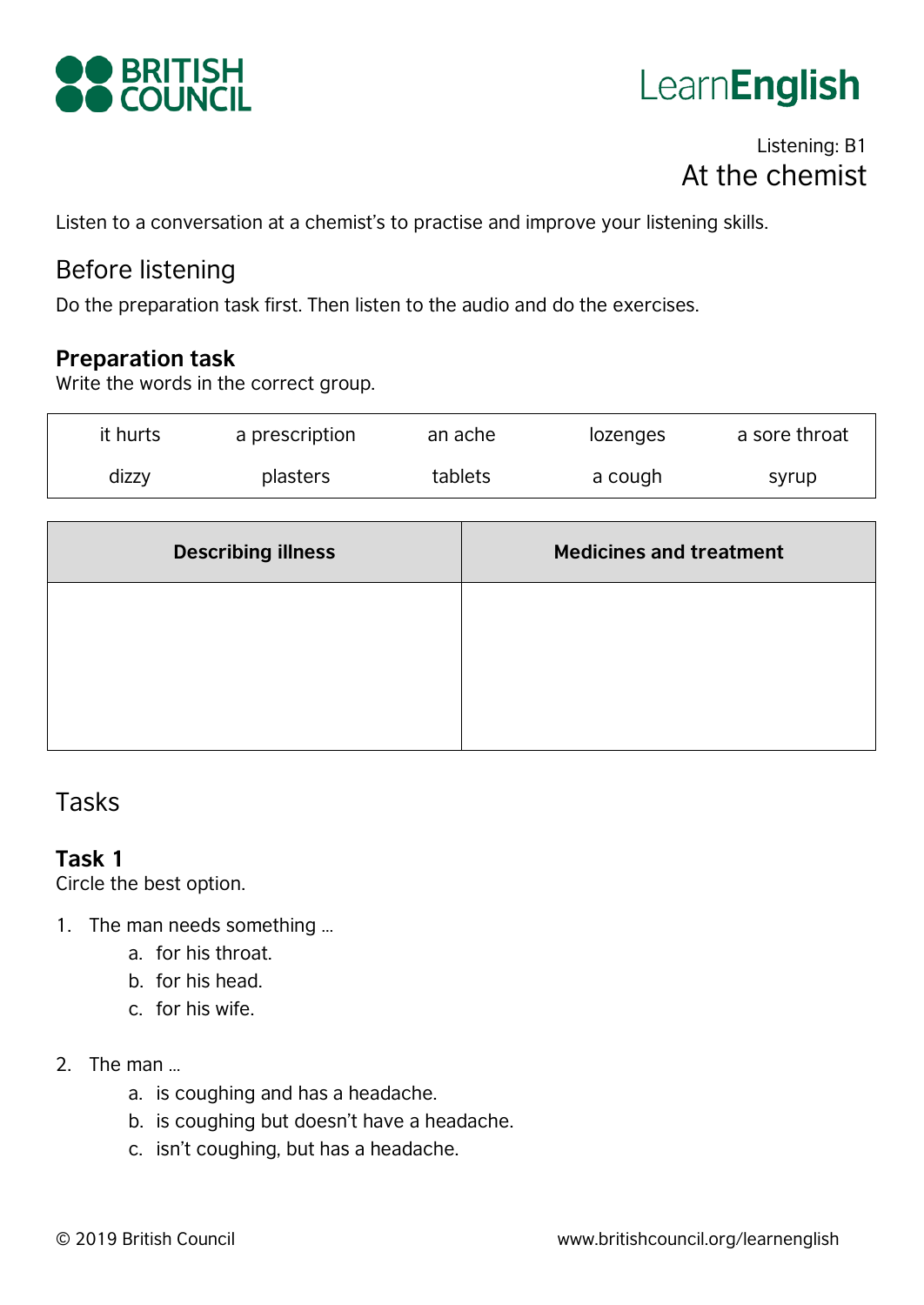# **LearnEnglish**



- 3. The lozenges are …
	- a. cheaper than the syrup.
	- b. not as cheap as the syrup.
	- c. more expensive than the syrup.
- 4. He should have the lozenge …
	- a. every four to six hours, after he eats a meal.
	- b. every four to six hours, with food.
	- c. every four to six hours, before he eats a meal.
- 5. The pharmacist can't give him antibiotics because …
	- a. his prescription is only for tablets.
	- b. he doesn't have enough money.
	- c. he doesn't have a prescription.
- 6. The man has to pay …
	- a. £7.49.
	- b. £17.49.
	- c. £7.99.

## **Task 2**

Put the words in order to make sentences.

- 1. throat. need for I something sore a
- 2. really hurts. It
- 3. have Do you a too? headache
- 4. do take? I How many
- 5. take How should I often it?
- 6. any medicine? Are allergic to you
- 7. prescription for I'm need a afraid that. you
- 8. a should You really see doctor.

#### **Discussion**

How often do you get a cough or a cold? What do you recommend?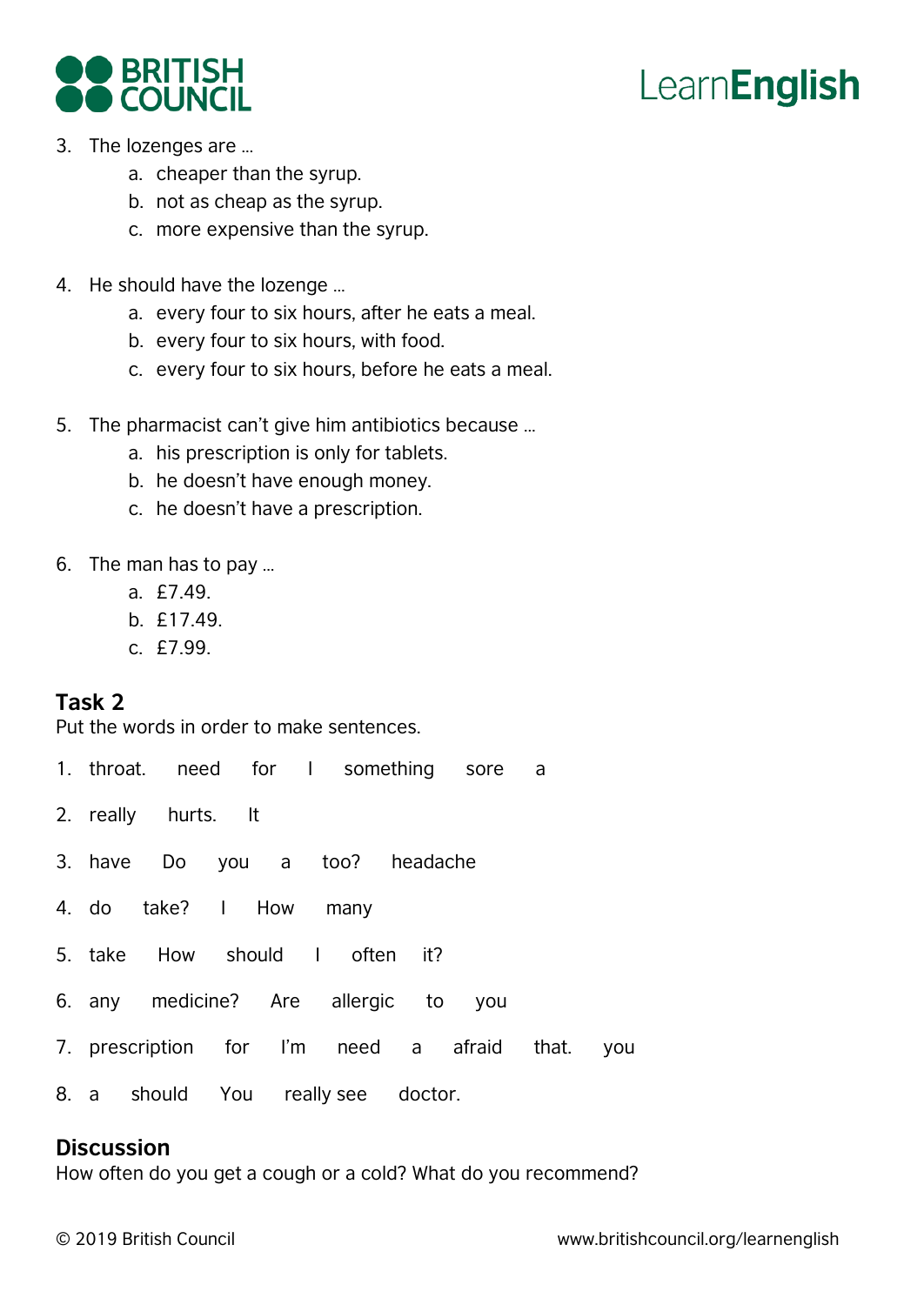



## **Transcript**

**Chemist**: Hello, can I help?

**Customer**: Yes, my wife sent me here. I, erm, need something for a sore throat … and I can't stop coughing. It really hurts.

**Chemist**: Do you have a headache too?

**Customer**: Not really, no.

**Chemist**: Well, we have this syrup. And these lozenges.

**Customer**: Which is better?

**Chemist**: They're both good. The syrup is more expensive.

**Customer**: Oh, well … I'll take the lozenges, then. How many do I take?

**Chemist**: Just one.

**Customer**: Sorry, I'm sorry. Er, how often should I take it?

**Chemist**: Just one every four to six hours. Take it before mealtimes. Are you allergic to any medicine?

**Customer**: No.

**Chemist**: Then you'll be fine with this.

**Customer**: Can I get some antibiotics too?

**Chemist**: I'm afraid you need a prescription for that.

**Customer**: Ah.

**Chemist**: You know, you should really see a doctor if that cough continues.

**Customer**: Thanks. I know.

**Chemist**: Anything else?

**Customer**: No, thanks.

**Chemist**: That'll be £7.49 then, please.